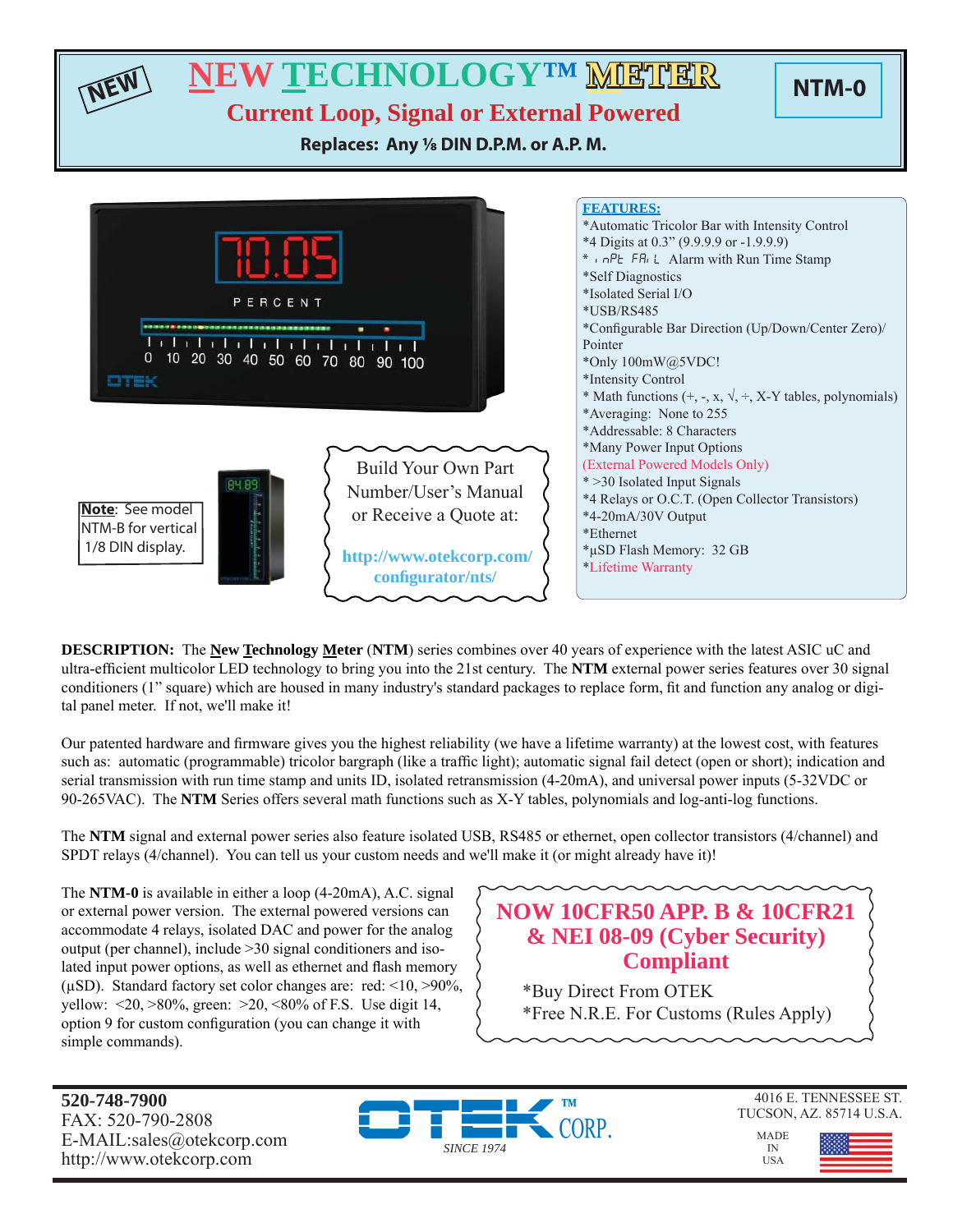# **THE PRODUCTS**

All New Technology products share the same innovative electronic circuit design. The difference between the models is their mechanical features (see Block Diagram and mechanical drawings). Some are displays only, some are single or multi channel, some can have relays, DACs, ethernet and flash memory, and some require an external power source. But all products contain the New Technology, which consumes less than 1% of comparable digitals (20-100mW for loop/signal powered versions) and approaches the power consumption of analog meters.

## **WHAT CAN YOU DO WITH OTEK'S NEW TECHNOLOGY?**

**Note on Otek's Powerless<sup>TM</sup> Technology**: If your signal cannot supply  $\geq 15 \text{mW}$  ( $\sim 5V/3 \text{mA}$ ), contact us or use external power models.

**1. One Channel Models: -0, -4, -B, -D, -F, -H, -L, -M, -N, -P, -S & -X:** Implement any math function, X-Y table (25 point), polynomials (9<sup>th</sup> order), offset, tare, zero, scale, log & anti-logarithmic to affect the unit's display at will. Some examples are: change the display & data using any combination as commanded by your algorithm, such as  $\frac{+}{-}\times\frac{+}{\sqrt{}}$  or set a variable or linearize the display using X-Y tables or polynomials. This works well for odd shape containers. You can also change the reading from ◦F to ◦C or ◦K or compress/expand the display (and data out) using the log and antilog functions. In addition, you can change the factory default alarm pointers and colors or delete them. Zero & Span potentiometers **are included** for manual adjustment. **Note:** Models -D and -F have internal USB serial I/O that is not accessible to the customer. Contact Otek for access.

#### **OTEK's New Technology**

series is only limited by your needs and imagination. Just give us a call at 520-748- 7900 or email us at sales $@$ otekcorp.com and give us the challenge to develop the best algorithm for your process.

### **2. Two Channel Models: -1, -2, -3 and -5 through -9 &**

**-A: Note:** Also available in models with 3 or 4 channels. Features include all those of the single channel models and each channel is 100% isolated from each other. In addition, you can add, subtract, multiply, divide, find the square root between channels. You can also use one channel to monitor/control the input signal and the second channel to indicate deviation, differential such as PID, alarm override or one channel setpoint can be used to control another channel function. You can also use one channel as a backup if the other channel becomes disabled or use them as volume & flow  $(\sqrt{})$  monitors/ controllers. The **New Technology** two channel models are also perfect as REM/RAD indicators/controllers (also see our RPM series with logantilog functions for radiation monitoring).

Contact OTEK for algorithms and formulas or any idea you wish to share with our audiences via our Youtube or Facebook page posts.

#### **-3, -5, -7, -8 and -A: Note:**  Also available on 4 channel models -5, -7 & -8. Otek's New Technology three channel models perform all the functions outlined in #1 and #2. Further, one channel can indicate the input variable and the other two channels can be setpoint indicators/controllers (Hi, Hi-Hi, Low and Low-Low limits), or subject the input/ output to any mathematical function or algorithm such as **PID** or display the input vs. output and derivative, or switch scales when the input reaches a limit/band such as for flow-volume-pressure or temperature. Monitor Volts, Amps and Watts AC or DC or any of 3 variables, including Hertz, lead/lag, power factor, peak/valley or for synchronizing of power lines with the bipolar (center zero) tricolor bargraph.

**3. Three Channel Models:** 

The **New Technology** series brings **Process Automation Control** (PAC) within your reach and affordability. These models are compatible with any DCS/SCADA system using their USB/RS485/Ethernet I/O options and allow for ease of interface with wireless systems.

### **4. Four Channel Models:**

**-5, -7 and -8:** The four channel models offer all of the functions outlined in #1, #2 and #3. However, with the additional channel available, the New Technology barmeters rival flatscreens with superior HMI/MMI functionality and ease of viewing/analysis of any combination of 4 variables. For example, Volts/ Amps/Watts/Hertz or temperature/pressure/pH/humidity. The four channel models can also be used to monitor/control the product of the other 3 variables, making them ideal for the petrochemical industry.

**Data Logging**? Some models offer optional μSD memory to record 24/7 anything available via the serial I/O. Maximum capacity (and growing) is 32 GB!

### **REDUNDANT CONTROL:**

Because all channels are 100% isolated from each other, you can use any multi-channels model as a redundant controller. If you need the "Democratic vote," algorithm, contact OTEK or see our Model **TRC** (Triple Redundant Controller).

**520-748-7900** FAX: 520-790-2808 E-MAIL:sales@otekcorp.com http://www.otekcorp.com



-2-

4016 E. TENNESSEE ST. TUCSON, AZ. 85714 U.S.A.

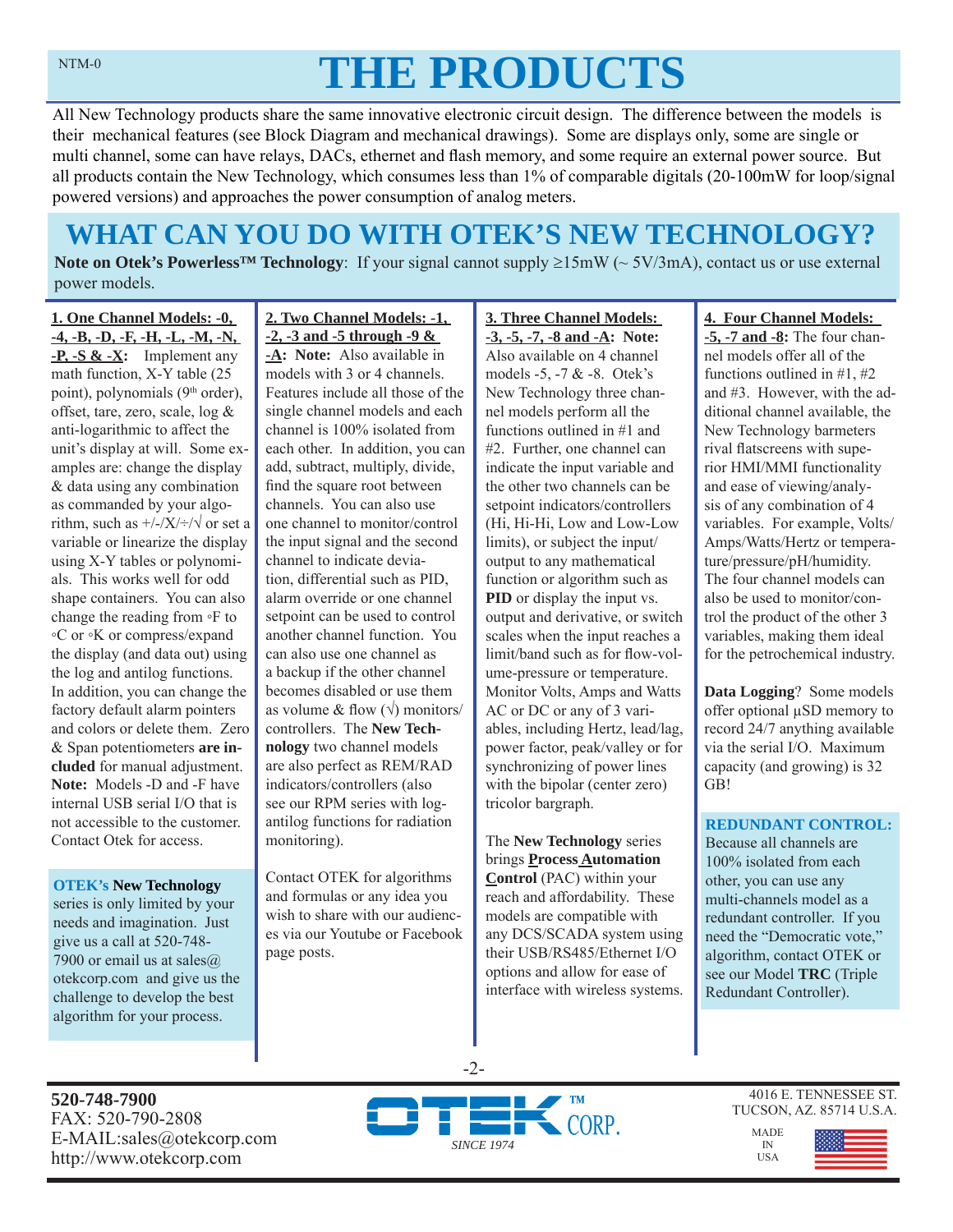### **Description, Notes & Order (Continued)**

**Digit 5, Serial I/O & Memory: Settings: 8N1N, 1200-19,200 Baud, ASCII.**

### **LOOP/SIGNAL POWER ONLY:**

**Digit 5, Serial I/O: Option 0, USB:**  Complies 100% with V2.0 and if digit **10,** option **1** is selected (USB powered) then digit **5** must be option **0**.

**Digit 5, Option 1, RS485**: Complies with industry standard and requires  $5VDC@<3mA$  and a terminating 330 Ohm resistor at first and last unit in the **BUS**.

### **EXTERNAL POWER ONLY:**

**Option 0, USB & Option 1, RS485**  (see above), plus:

**Digit 5, Option 2 Ethernet:** Complies with 10 Base-T/100Base-TX RJ45 up to 19,200 Baud. Maximum power consumption is <300mA@5V  $(1.5W)$ .

**Digit 5, Options 3 & 4: uSD Flash Memory: Contact Otek for availability.** Internal μSD flash memory with up to 32 gigabytes capacity. You can store selected data at-will via serial command and download it as required. A 32 GB card logging 3 times per second can hold approximately 4 year's worth of data.

> Need a Transmitter? See model **NTY**



**520-748-7900** FAX: 520-790-2808 E-MAIL:sales@otekcorp.com http://www.otekcorp.com

### **DIGIT 6, GRADE:**

Industrial Grade (Options 0 or I) is per these published specifications. Grades **M** and **E** per agreed specifications. Options **E & M** typically include an EMI/ RFI shield all around and filtered connectors to meet EPRI-TR-102323-R3 (requiring ~2" deeper case). OTEK will build to certain nuclear or MIL-Standards but testing and confirmation of compliance, if required, will be quoted extra. Option **0** is 94VO plastic, option "**I**" is an aluminium nickel plated case and cover; bezel face has black powder coat finish to Mil-Specs. The back cover is either black plastic or nickel plated aluminum. Typical Mil-Specs: 461, 462, 169, 901, 801, RTCA-160, I EEE344, etc. Contact Otek for custom colors.

**NTM-X:** Certified for Class I, Div. 1, Groups B-G; EX & IECex: IM2, Exd1.

### **Other Important Data:**

**Math Functions:**  $+$ ,  $-$ ,  $x$ ,  $\div$ ,  $\sqrt{}$ , Polynomials to 9th order, 25 Point X-Y table, zero, offset, span and tare. You can add, subtract, multiply, divide (etc.) one channel to/from another channel and display the result in the other channel  $(i.e. V (Ch.1)xA(Ch.2)=W(Ch.3).$ 

**Signal Failure Alarm:** Requires approximately 1 minute of normal (midscale) operation for it to alarm the display and output the serial data after the signal (Powerless™) has ceased.

Serial I/O: Setting: 8N1N, 1200-19,200 BAUD, 8 Character Address **PID:** Programmable (best with >dual channel models) automatic or manual with external 10K Ohm potentiometer (option **56**).

### **Other Important Data: (Continued):**

**High Quality:** No matter their size or number of channels all use the same (SV  $&$  V) firmware, hardware and commands. No matter their grade (Industrial, Mil-Spec, Nuclear) they all carry a **lifetime warranty.**

### **Industrial Grade Common Electrical Specifications**

### **Input & Display:**

\*A/D: Accuracy, Linearity & Resolution:  $\pm$  0.5% of F.S.  $\pm$ 1 L.S.D. over entire temperature range of  $0\n-60^{\circ}$  C. Conversion Rate: 40/sec, Averaging: 0-255, zero, span, offset, tare, math functions, 25 point X-Y tables & polynomials  $(9<sup>th</sup>)$ \*Bargraph: 51 Automatic Tricolor (R/Y/G) Segments \*Digits: Four Full Digits (9.9.9.9 & -1.9.9.9). \*Typical Power Consumption of Display: 10-100mW@3.3V-5V \*Temperature Coefficient: +/-50PPM/°C \*Operating Temperature: -10 to +60; Storage:  $-20$  to  $+70^{\circ}$ C \*CCMR: >90dB@50-60Hz \*Isolation: >500VDC to any other I/O & P.S. \*Humidity: 5-95% RH non-condensing \*Front Panel: NEMA 3. NEMA 4x on request. \*Failed Signal Detect:  $\sim$  20 seconds after  $> 1$  minute "On" @50% of F.S. \*Calibration Check: 2 years recommended. **Note 1:** See page 13 of the **master catalog for e**nvironmental specs vs. housing, bar length and digit size.

**Note 2**: E and M grades are the same as Industrial unless otherwise specified.

-3-



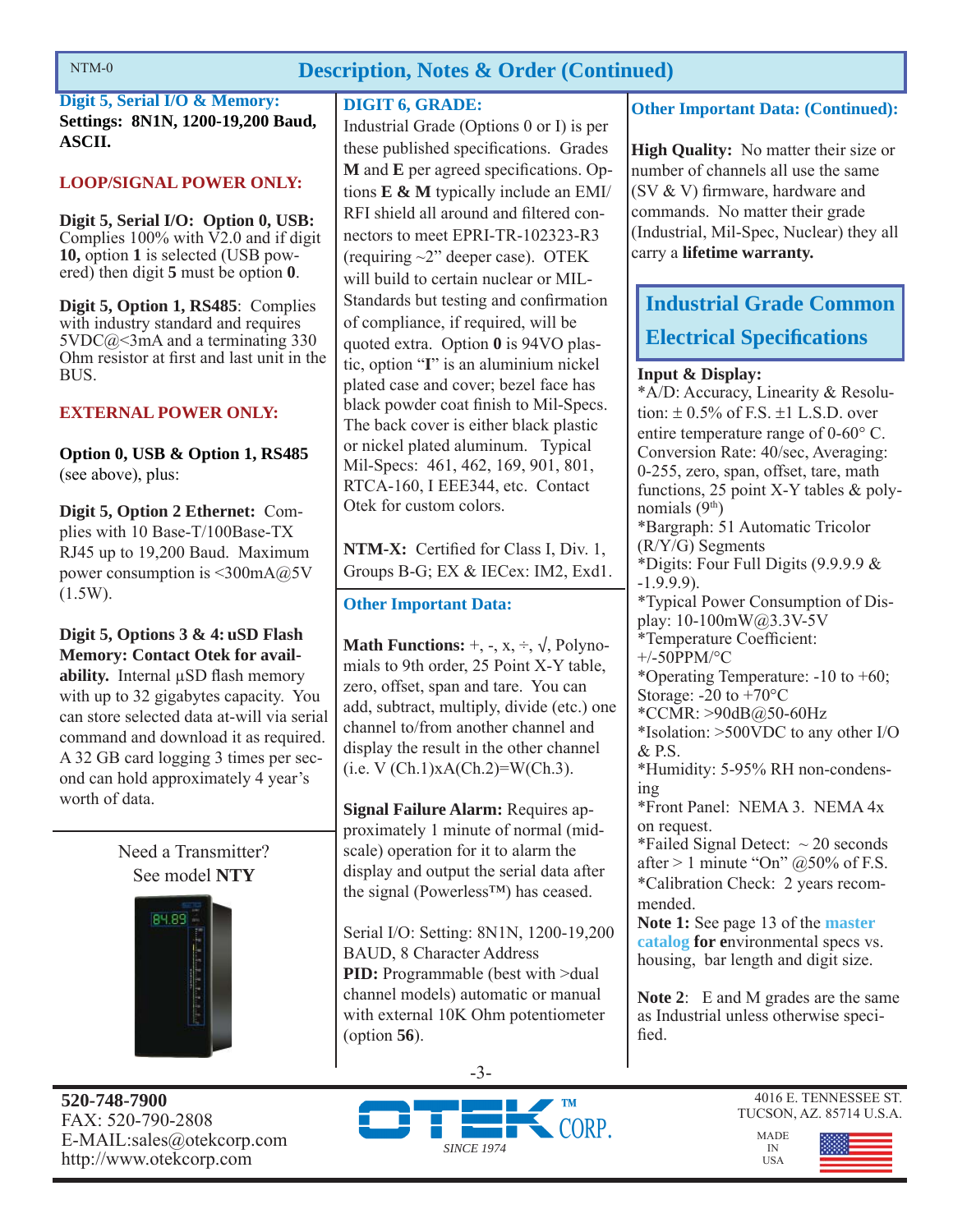### NTM-0

**Industrial Grade Common Electrical Specifications** 

**(Continued)**

### **AVAILABLE ON EXTERNAL POWER MODELS ONLY:**

**Outputs:**

**\*Analog Output:** Accuracy & Linearity:  $\pm 0.5\%$  F.S.;  $\pm 0.1$  LSB, Range: 3-24mA (max. load: <1K Ohm). **\*Analog Output Temperature Coeffi cient:** +/-50PPM°C **\*Analog Output Isolation To All Other I/O & Power:** >500VDC

**\*Relays:** 4 Each/Channel (except P and NTY  $\{2\}$ : SPDT Form C, 1A Max @ 120VAC/30VDC resistive load only, Contact Protection: 300VAC/DC on all contacts. Speed: +40mS (main loop).

### **O.C.T. (Open Collector Transis-**

**tors):** VCE Max: 30VDC; Ice Max: 30mADC, Speed: +40mS (main loop).

**Note 1:** Relays & O.C.T. P.O.D. (~100 mS) and can be set for fail safe operation (normally on).

**Note 2:** See Digit 11 for default set points and User's Manual for command set via serial control.

**Note:** All  $\pm$ 1 LSD and % full scale range unless noted.

**Option 00 & 17 For Loop Power Only:**

**Option 00, 4-20mA Loop Powered:**  Burden: >3V@4mA, ≤5V@ 20mA; Range: 3-26mA; Accuracy & Linearity:  $\pm 0.5\%$  of F.S,  $\pm 1$  LSD. **Option 17: 10-50mA Loop Powered:** Burden: >3V@10mA, ≤5V@ 50mA; Range: 3-50mA; Accuracy & Linearity:  $\pm 0.5\%$  of F.S,  $\pm 1$  LSD.

### **INPUT SIGNAL SPECIFICATIONS (Digits 8 & 9)**

#### **Options 01 Through 18, A. C. Signal Powered Only:** *FUSE IT!* Use external 1/2 ASB for Volts and 7 ASB for Amps. **Important Notes**:

1) C.T. are sensitive and limited to the secondary (output) impedance. OTEK A.C. signal powered products present and input impedance of  $\sim 0.2$  Ohms  $(\sim 1 \text{V} \text{@} 5 \text{A})$ . Make sure your C.T. can drive a >0.3 Ohm load without saturating or losing linearity. Contact Otek for assistance. Best C.T. to use:  $>100:5$ ratio.

2) All inputs for 50-60 Hz lines. Contact Otek for 400 Hz lines.

**Option 01, VAC (P.T.):** Burden: 0.2 Ohm  $<100$ mW; Range: 30-140V/40-100Hz; Accuracy & Linearity:  $\pm 0.5\%$  of F.S. Best operating range: 90-140VAC to specifications.

**Option 02, 5 AMP A.C. (C.T.):** Burden: <100mW; Range: .5-5A; Accuracy & Linearity:  $\pm 0.5\%$  of F.S. Best range: 2-4 Amps. Note: Not available in **"-F"** case.

**Option 03, Watts A.C. (C.T. & P.T.):** Not available on **-F** case. Range: >100<600W/50-60Hz; Accuracy & Linearity:  $\pm 0.5\%$  of F.S. at 90-140VAC & 1-4AAC. Best operating range: 100- 500 Watts. For 400 Hz lines, use option 03 and specify (03=400 Hz line) after the complete part number.

**Option 04, Hertz VAC:** Not available on case -F. Range: >30V<140V & >30<100Hz; Accuracy & Linearity:  $\pm 0.5\%$  of F.S. For 400 Hz lines, use option 04 and specify (04=400 Hz line) after the complete part number.

-4-

**Option 05-14:** Same as options **01** through **04**.

### **PROPORTIONAL CONTROL?**

For proportional control, use a two (or more) channel model. Channel 1 is powered by your signal and the display signal (using a 4-20mA out) to drive the Channel 2 input. Channel 2's 4-20mA output allows you to control your generator. The result: Channel 1 display your AC signal and Channel 2 display it's 4-20mA output. Only Channel 2 needs power for its analog output and/ or relays. Use part number NTM-(1, 2, 3, 5, 6,7, 8, 9 or A)??-269-?21-99). Note: "?"= any available option on Digits 5, 6  $& 10$  and specify (9=Ch) 1 signal power, Ch 2 external power). Also see the new model **NTI**.

### **VAC/DC Signal Power Only:**

**Option 16, 7-140VAC/DC:** Now you can

 monitor and control your AC line, UPS, battery bank or power supply from 7-140VDC/VAC, with only power from the signal. The **NTM** requires  $>10<80$ mW ( $\sim$ 3mA-20mA). Imagine the possibilities! Almost like analog (only signal wires), but with 21st century digital technology ready for your PAC/DCS/SCADA system.

Scaling: 7-140VDC in =7.0-140.0 Digital Display & 5-100% bargraph with alarm pointers. See Digits 13 & 14 for custom calibration and scale.

**Accuracy & Linearity:**  $\pm 0.5\%$  of full scale.



4016 E. TENNESSEE ST. TUCSON, AZ. 85714 U.S.A.

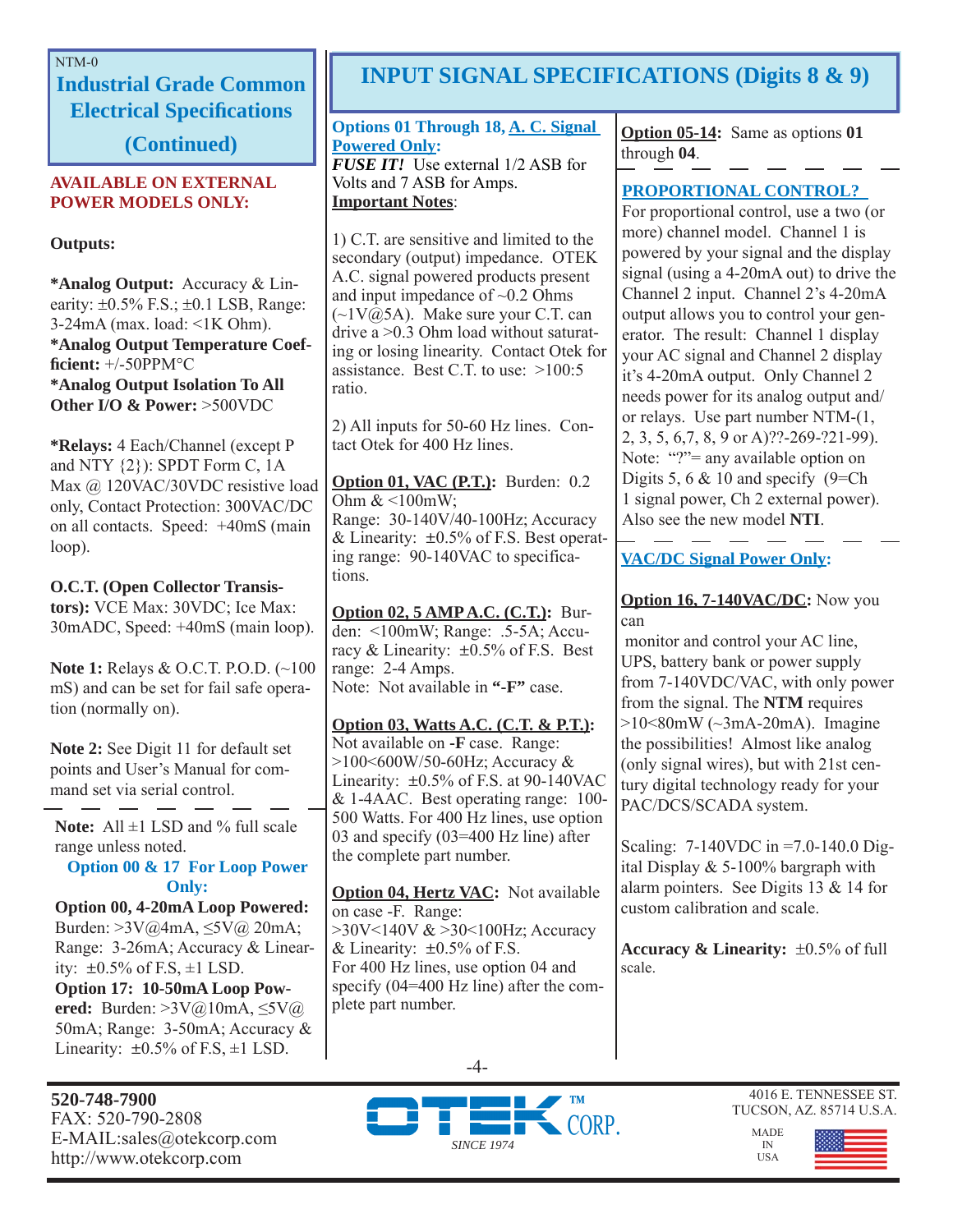### **INPUT SIGNAL SPECIFICATIONS (Digits 8 & 9) AVAILABLE ON EXTERNAL POWER MODELS ONLY**

| <b>Alarm Outputs (Signal Power): Open</b><br>collector transistors (4) optional. See<br>the ordering information on pages 9/10,<br>digit 11, option 1. For relays, contact<br>Otek (custom).        | <b>Option 27, Watts DC:</b><br>VZin: $10M \Omega/AZ$ in: $1.0\Omega$ , 5W<br>Range: 1W<br>Accuracy & Linearity: ±0.5% of F.S.<br>$\pm$ 1 digit                                                                                         | Option 38 (1Vx1VAC):<br>Zin: $1\text{M}\Omega$ for both inputs Range: 1V<br><b>RMS</b><br>Accuracy & Linearity: $\pm 0.5\%$ of F.S.<br>$\pm$ 1 digit |
|-----------------------------------------------------------------------------------------------------------------------------------------------------------------------------------------------------|----------------------------------------------------------------------------------------------------------------------------------------------------------------------------------------------------------------------------------------|------------------------------------------------------------------------------------------------------------------------------------------------------|
| 4-20mA Analog Output: Custom,<br>contact Otek (requires >1 watt from<br>input signal).                                                                                                              | Option 28, Watts DC (1Vx1V): VZin:<br>1M for both inputs<br>Range: 0-1V                                                                                                                                                                | <b>Note:</b> Always use P.T. & C.T. for op-<br>tions 33, 34, 40, 42, 43 and 44.                                                                      |
| Option 17: 10-50mA Loop Power:<br>See option 00 $& 17$ on page 4 (first                                                                                                                             | Accuracy & Linearity: ±0.5% of F.S<br>$\pm$ 1 digit<br>Option 29: Custom: Use this option                                                                                                                                              | Option 40 (120VACx5AAC C.T.):<br>Zin: 1M for V $& 0.04\Omega$ for I<br>Range: 0-750W                                                                 |
| column).<br>Option 18: 10-500mADC Sig-                                                                                                                                                              | to describe any custom input, scale or<br>modification to the NTM and contact                                                                                                                                                          | Accuracy & Linearity: $\pm 0.5\%$ of F.S.<br>$\pm$ 1 digit                                                                                           |
| nal Power: Calibration: 10-<br>500mADC=10-500 & 5-100%. For<br>other calibrations, use digit 14 and                                                                                                 | us for feasibility and cost.<br>Options 30-34, Volts RMS: Here we                                                                                                                                                                      | Note: Option 40 (120V/5A) includes<br>the shunt $(0.04 \text{ Ohms}/20 \text{W})$ on con-<br>nector only for 5A C.T.                                 |
| specify.<br><b>AVAILABLE ON EXTERNAL</b>                                                                                                                                                            | use a True RMS-DC Converter for<br>accurate $(± 0.1%)$ measurement of sine<br>waves up to 10KHz. For 10-20KHz                                                                                                                          | Options 41-44, Hertz: We use an F-V<br>to accept frequencies up to 20KHz                                                                             |
| <b>POWER ONLY</b><br>Option 20: 4-20mA: The burden on                                                                                                                                               | and SCR accuracy is $\pm$ 1%.<br>VRMS: $Zin$ : $1M\Omega$                                                                                                                                                                              | and amplitudes from 1-400V peak or<br>dry contact or open collector transistor<br>(O.C.T.). For 50 to 440 Hz power line                              |
| the loop is only $0.5V@20mA(25 Ohm)$<br>and you can use the math functions for                                                                                                                      | Range; per options;<br>Accuracy & Linearity: $\pm 0.5\%$ of F.S. $\pm$<br>1 digit                                                                                                                                                      | frequency measurement, use Option #<br>"44."                                                                                                         |
| converting to flow, instantaneous or<br>totalizer.<br>Accuracy: $\pm 0.5\%$ of F.S. $\pm 1$ digit                                                                                                   | <b>Options 35-37, Amps RMS:</b> We use a<br><b>True RMS-DC</b> Converter for accurate                                                                                                                                                  | Option 41 (10KHz/5V Logic):<br>Zin: 1M<br>Range: 30-10KHz                                                                                            |
| Options 21-24: VDC: Input imped-<br>ance is 1 Mega Ohms on all VDC<br>ranges.                                                                                                                       | $(± 0.1%)$ measurement of sine waves<br>up to 10KHz. For 10-20KHz and SCR<br>accuracy is $\pm$ 1%.                                                                                                                                     | Accuracy & Linearity: $\pm 0.5\%$ of F.S.<br>$\pm$ 1 digit                                                                                           |
| Input impedance $1M\Omega$<br>Range: Per Option<br>Accuracy & Linearity: $\pm 0.5\%$ of F.S. $\pm$<br>1 digit                                                                                       | Zin: 35 (1A): $2\Omega$ ; 36 (1A): 0.2 $\Omega$ ; 37:<br>$0.01A$ ) 04 $\Omega$ (Range: Per option<br>Accuracy & Linearity: $\pm 0.5\%$ of F. S.                                                                                        | Option 42 (120V, 40-100Hz):<br>Zin: 1M<br>Range: 50-150VC/30-100Hz<br>Accuracy & Linearity: $\pm 0.5\%$ of F.S.                                      |
| <b>Options 25 &amp; 26, mADC:</b> Since the<br>$NTM$ is 2V full scale (2,000 Counts)                                                                                                                | $\pm$ 1 digit                                                                                                                                                                                                                          | $\pm$ 1 digit                                                                                                                                        |
| the "Shunt" resistors used are 100<br>Ohms for 10mA and 10 Ohms for<br>100mADC.<br>Input impedance 25: 50 $\Omega$ ; 26: 5 $\Omega$ ;<br>Accuracy & Linearity: $\pm 0.5\%$ of F.S.<br>$\pm$ 1 digit | Options 38 & 40, Watts RMS:<br>Here we use a <b>True RMS-DC</b> Con-<br>verter for accurate $(± 0.1%)$ measure-<br>ment of sine waves up to 10KHz. For<br>10-20KHz and SCR accuracy is $\pm$ 1%.<br>Input impedances vs. range are the | Option 43 (240V, 30-100Hz):<br>Zin 1 M; Range: 100-260V/30-100Hz<br>Accuracy & Linearity: $\pm 0.5\%$ of F.S.                                        |
|                                                                                                                                                                                                     | same as for VDC & mADC ranges.                                                                                                                                                                                                         |                                                                                                                                                      |



-5-



IN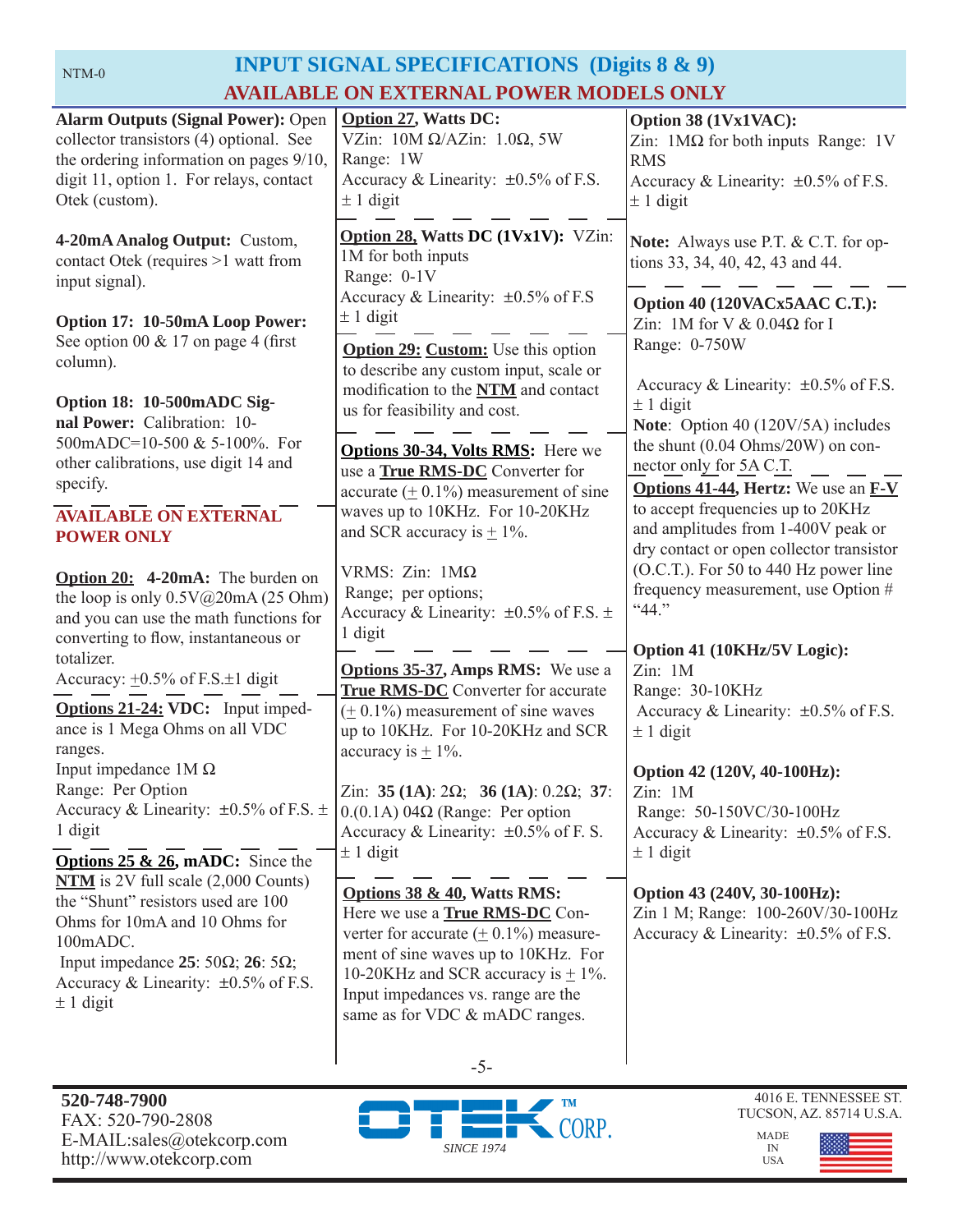### **INPUT SIGNAL SPECIFICATIONS (Digits 8 & 9) AVAILABLE ON EXTERNAL POWER MODELS ONLY**

| Option 44 (120V, 500 Hz):<br>Zin: 1 M<br>Range: 50-150V/300-500Hz<br>Accuracy & Linearity: $\pm 0.5\%$ of F.S. $\pm$<br>1 digit.<br>Option 45: Strain-Gage $(\geq 300 < 4K)$<br>Ohm): These are typically "Monolith-<br>ic" S-G that require constant voltage<br>(preferably) excitation. We use 4.096V<br>for high stability and accuracy. Use op-<br>tion 29 and <b>specify</b> your S-G sensitiv-<br>ity and the <b>NTM</b> display at Zero and<br>Full Scale.<br>Excitation: 4.096V, 50 PPM/°C<br>Range: $\pm 300 - 4K \Omega$<br>Accuracy & Linearity: $\pm 0.5\%$ of F.S.<br>$\pm$ 1 digit<br>Note on S-G: Some S-G offer +/-<br>1VDC or 4-20mA condition output.<br>Use Option 29 and specify.<br>Option 47: RTD (PT100): Note: For<br>options 47 & 48 you can change °C to<br>°F and RTD type via serial port. | <b>Option 48: RTD (PT1000):</b> Same as<br>PT100 except it is 1000 Ohms at $0^{\circ}$ C<br>instead of 100 Ohms $(a)$ 0°C. The same<br>technique is used for copper $\overline{RTD}$ (10<br>Ohm), contact OTEK. Same connection<br>as Option 47 apply.<br>Accuracy: $\pm 0.5\%$ of F.S. plus sensor's<br>error $\pm$ 1 digit.<br><b>Note:</b> For long distances $(>300)$ use a<br>4-20mA transmitter such as our model<br>NTY from our New Technology series.<br><b>Option 50: Thermocouple (Type J):</b><br>This $TC$ has a range of -210 to + 760 <sup>o</sup> C<br>$(-350 + 1390^{\circ}F)$ . Its color is white $(+)$<br>and Red $(-)$ , cold junction $(CJ)$ is at the<br>connector. Make sure the connections<br>from the $NTM$ and your $TC$ are as<br>close to the <b>NTM</b> entrance as possible<br>to avoid errors. If you short out the<br>$NTM's + TC & -TC$ together, the NTM<br>will read the ambient temperature at the<br>junction due to its built-in C.J.C.<br>Note: You can change °C to F and TC<br>type via serial port. | <b>Option 53: pH (Acidity):</b> We use a<br>FET input (10 <sup>15</sup> ) amplifier and calibrate<br>the $NTM$ for 0-14.00 pH using the<br>Industry's standard $\pm$ 413 mV = $\pm$ 7pH<br>co-efficient.<br>Option 53: pH (Acidity): (Continued)<br>Note: Not temperature compensated,<br>contact OTEK for auto temperature<br>compensation.<br>Accuracy: $\pm 0.5\%$ of F.S. $\pm$ 1 digit<br><b>Option 54: ORP (Oxygen Reduction</b><br><b>Potential):</b> Our FET amplifier $(10^9)$<br>accepts the industry standard 2000mV<br>F.S. of the probe and the <b>NTM</b> displays<br>it in % $(0-100.0\%)$ .<br>Accuracy: $\pm 0.5\%$ of F.S. $\pm$ 1 digit<br><b>Option 55: %RH:</b> This conditioner is<br>designed to interface to a typical (ca-<br>pacitance type) 2-3pF/% of <b>RH</b> made<br>by several manufacturers. Use Option<br>"29" and contact OTEK to specify your<br>sensor's specifications.<br>Accuracy: $\pm$ 0.5% RH of signal input, $\pm$ |
|------------------------------------------------------------------------------------------------------------------------------------------------------------------------------------------------------------------------------------------------------------------------------------------------------------------------------------------------------------------------------------------------------------------------------------------------------------------------------------------------------------------------------------------------------------------------------------------------------------------------------------------------------------------------------------------------------------------------------------------------------------------------------------------------------------------------|-------------------------------------------------------------------------------------------------------------------------------------------------------------------------------------------------------------------------------------------------------------------------------------------------------------------------------------------------------------------------------------------------------------------------------------------------------------------------------------------------------------------------------------------------------------------------------------------------------------------------------------------------------------------------------------------------------------------------------------------------------------------------------------------------------------------------------------------------------------------------------------------------------------------------------------------------------------------------------------------------------------------------------------------------|-----------------------------------------------------------------------------------------------------------------------------------------------------------------------------------------------------------------------------------------------------------------------------------------------------------------------------------------------------------------------------------------------------------------------------------------------------------------------------------------------------------------------------------------------------------------------------------------------------------------------------------------------------------------------------------------------------------------------------------------------------------------------------------------------------------------------------------------------------------------------------------------------------------------------------------------------------------------|
| We excite your 2, 3 or 4 wire RTD<br>with 200µA to avoid the "self heating"<br>effect. The range of the <b>NTM</b> is the<br>same as your <b>RTD</b> typically -200°C to<br>+800 <sup>o</sup> C (-328 + 1562 <sup>o</sup> F). You can place<br>the decimal point at will (typically<br>$-200.0$ to 800.0. The <b>PT100</b> has a tem-<br>perature coefficient of 0.00385 Ohms/<br>Ohm/ <sup>0</sup> C. (For legacy 0.00392 TC<br>(known as ANSI 392) contact OTEK<br>and use Option "29".<br>Accuracy: $\pm 0.5\%$ of F.S. plus sensor's<br>error $\pm$ 1 digit.<br>Note: For 2 wire, jump - S to -E and<br>$+$ S to $+$ E. For 3 wire only jump -S to<br>-E.                                                                                                                                                          | Accuracy: $\pm 2^0$ F.S. of signal input.<br><b>Option 51: TC (Type K):</b> This is yel-<br>$low (+)$ and red $(-)$ and has a range of<br>$-270 + 1370$ <sup>o</sup> C ( $-440 + 2500$ <sup>o</sup> F). The<br>same notes as Option 50 apply.<br><b>Accuracy:</b> $\pm 1^0$ F.S. of signal input.<br><b>Option 52: TC (Type T):</b> This blue<br>$(+)$ and red $(-)$ <b>TC</b> has the range of<br>-270 <sup>0</sup> + 400 <sup>o</sup> C (-440 + 750 <sup>o</sup> F). Same<br>notes as Option 50 apply.<br>Accuracy: $\pm 2^0$ F.S. of signal input.                                                                                                                                                                                                                                                                                                                                                                                                                                                                                           | 1 digit.<br><b>Option 56 Resistance (0-10K Ohm):</b><br>Want a simple 4-20mA transmitter?<br>Just connect a 10K Ohm (others on<br>request) potentiometer to the NTM and<br>control any 4-20mA input valve, motor,<br>transducer, etc.<br>Accuracy & Linearity is $\pm 0.5\%$ of F. S.<br>$\pm$ 1 digit.<br>Standard Calibration: 0-10K Ohms=4-<br>20mA. Use option #29 and specify<br>your calibration. Ideal for linear trans-<br>ducers.<br>Option 57, 10-50mA Range: 10 Ohms<br>input resistance<br>Accuracy & Linearity: $\pm 0.5\%$ of F.S.<br>$\pm 1$ Digit                                                                                                                                                                                                                                                                                                                                                                                               |



-6-



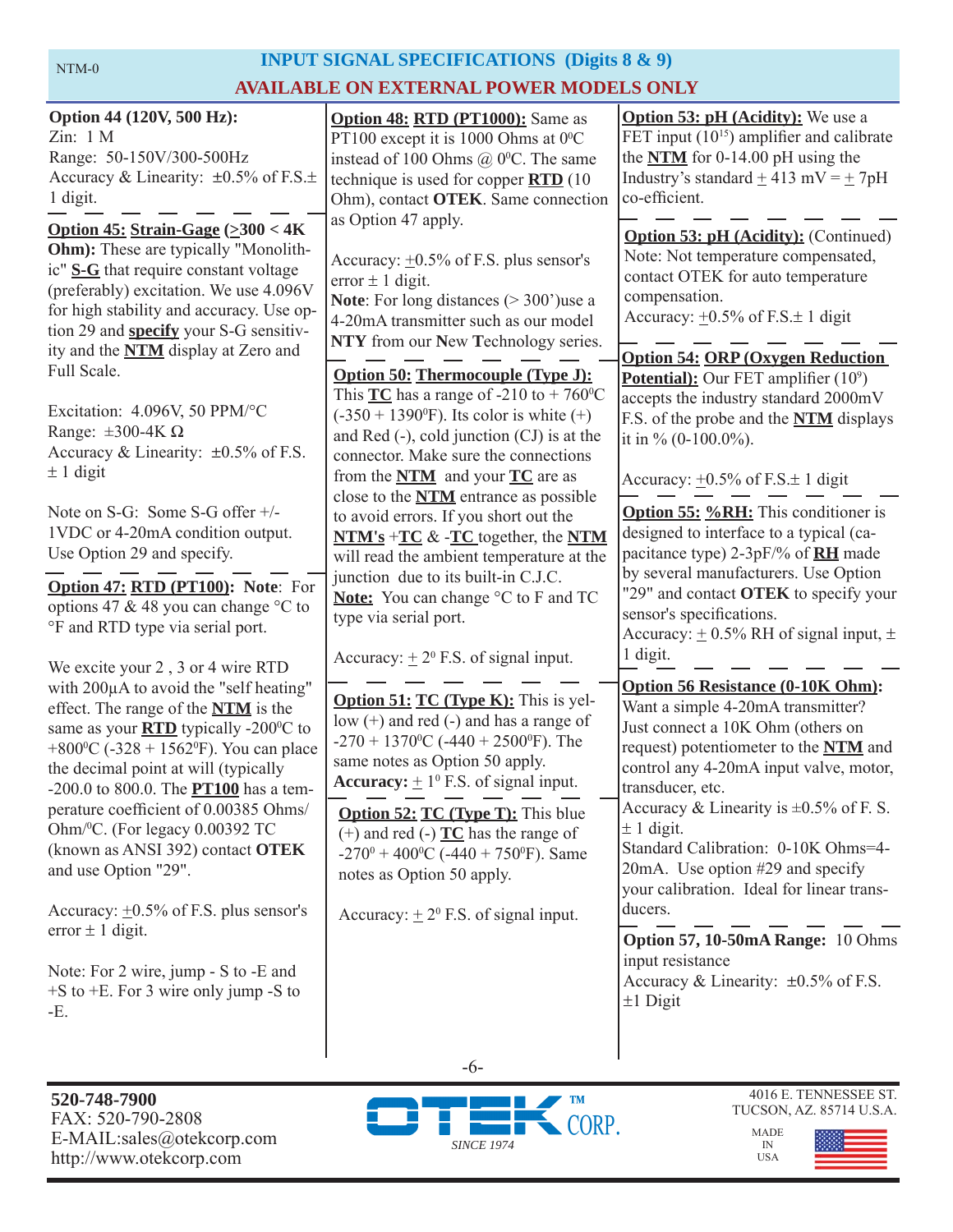| $NTM-0$<br><b>Description, Notes &amp; Order</b>                                                                                                                                                                                                                                                                                                                                                                                                                                                                                                                                                                                                                                                                                                                                                                                                                                                                                                                                            |                                                                                                                                                                                                                                                                                                                                                                                                        |                                                                                                                                                                                                                                                                                                                                                                                                                    |  |  |
|---------------------------------------------------------------------------------------------------------------------------------------------------------------------------------------------------------------------------------------------------------------------------------------------------------------------------------------------------------------------------------------------------------------------------------------------------------------------------------------------------------------------------------------------------------------------------------------------------------------------------------------------------------------------------------------------------------------------------------------------------------------------------------------------------------------------------------------------------------------------------------------------------------------------------------------------------------------------------------------------|--------------------------------------------------------------------------------------------------------------------------------------------------------------------------------------------------------------------------------------------------------------------------------------------------------------------------------------------------------------------------------------------------------|--------------------------------------------------------------------------------------------------------------------------------------------------------------------------------------------------------------------------------------------------------------------------------------------------------------------------------------------------------------------------------------------------------------------|--|--|
| <b>Option 58: Serial Input Remote Dis-</b><br>play/Controller: Here you can use<br>the unit as a remote display $&$ control-<br>ler with modified ASCII to alpha-nu-<br>meric display for DCS SCADA, PLC<br>systems.<br>See the user's manual for simple com-<br>mands to use the <b>NTM</b> in PAC (Pro-<br>cess Automation Control) applications.                                                                                                                                                                                                                                                                                                                                                                                                                                                                                                                                                                                                                                         | Digit 10, Option 2, 5VDC: 5VDC is<br>used to drive the relays (<50mA/relay)<br>and/or the DAC via internal isolated<br>5-30VDC-DC (<200mA). If you order<br>relays and analog out, you will need<br>$\sim$ 300mA/channel. This option is also<br>isolated from the input signal.<br>Digit 10, Option 3, 7-32VDC: Same<br>as option 2 but with wide input range<br>of $7-32$ VDC. Efficiency: $>75\%$ . | Digit 11 (Control Outputs): (Contin-<br>ued)<br><b>AUTOMATIC BAR COLORS:</b><br>Limits/Colors Factory default (% of<br>Full Scale): Also see digit 14.<br>Low-Low Limit (<10%): Red Bar,<br>OCT1/K1 "ON"<br>Low Limit $(<20\%)$ : Yellow Bar,<br>OCT2/K2 "ON"                                                                                                                                                      |  |  |
| Digit 10 (Power Input):<br><b>LOOP &amp; SIGNAL POWER ONLY:</b><br>Digit 10, Option 0, Powerless, No<br>Power Required: The Input Fail de-<br>tect/Alarm (patent pending) flashes the<br>display "INPT FAIL" ( $nPE$ FR $(L)$ "<br>and transmits this serial message for<br>$\sim$ 20 seconds, after which it will cease.<br>This feature is available in all Power-<br>less <sup>TM</sup> models. If desired, use option<br>9 on Digit 14 and specify "input fail<br>detection." Signal Fail Require-<br>ment: Unit must be "On" for at least<br>1 minute at $>50\%$ of full scale for it to<br>operate.<br><b>EXTERNAL POWER ONLY:</b><br>Digit 10, Option 1, USB Powered:<br>The NTM series requires $> 1 < 1.5$<br>Watts/Channel (worst case, fully<br>loaded) meaning that you can power it<br>through the USB port, but this option<br>eliminates the isolation from USB to<br>input signal. Analog output remains<br>isolated contact OTEK for more de-<br>tails or use options 2-4. | Digit 10, Option 4, 90-265VAC: This<br>option accepts 50-60Hz. For 100-<br>300VDC or 400 Hz, use Digit 10, op-<br>tion 9 and specify. Efficiency: $>70\%$ .                                                                                                                                                                                                                                            | High Limit (>80%): Yellow Bar,<br>OCT3/K3 "ON"<br>Hi-Hi Limit (>90%): Red Bar, OCT4/<br>K4 "ON"                                                                                                                                                                                                                                                                                                                    |  |  |
|                                                                                                                                                                                                                                                                                                                                                                                                                                                                                                                                                                                                                                                                                                                                                                                                                                                                                                                                                                                             | <b>Digit 11 (Control Outputs):</b><br><b>AVAILABLE ON EXTERNAL</b><br><b>POWER ONLY</b>                                                                                                                                                                                                                                                                                                                | Safe Area $(>20<80\%)$ : Green bar<br>will follow signal input and if outside<br>the limits, it will change its color to the<br>limit's color (yellow or red).                                                                                                                                                                                                                                                     |  |  |
|                                                                                                                                                                                                                                                                                                                                                                                                                                                                                                                                                                                                                                                                                                                                                                                                                                                                                                                                                                                             | Digit 11, Control Outputs: Op-<br>tion 1: Open Collector Transistors<br>(O.C.T.): They are <b>NOT</b> isolated<br>from each other (common emitter) but<br>are isolated between channels and can<br>sink a maximum of 30 mA and sustain<br>a maximum of $30V_{CE}$ (the O.C.T. are<br>normally used to drive S.S.R.). When<br>you order option 2 (Relays), we use<br>the O.C.T. to drive the relays.    | See commands in the user's manual to<br>customize your bargraph colors.<br>For other configurations, use option<br>9 on Digit 14 (field configurable).<br>Max power consumption per relay:<br>50mA@5VDC (0.25W). See Digit 14.<br><b>External Control:</b> You can control the<br>O.C.T./Relays via the serial port at will<br>with simple commands. They don't                                                    |  |  |
|                                                                                                                                                                                                                                                                                                                                                                                                                                                                                                                                                                                                                                                                                                                                                                                                                                                                                                                                                                                             | <b>NOTE:</b> You can use the internal iso-<br>lated 5VDC power to drive loads with<br>the O.C.T. Total maximum current<br>available is 50mADC.<br>Digit 11, Option 2: Relays: are<br>S.P.D.T. (1C) and can switch maxi-<br>mum resistive loads of 1 Amp $@$ 120<br>VAC or 30 VDC. They include 300V<br>varistors at their contacts; inductive<br>loads must be attenuated by the user.                 | have to be assigned to the bar colors/set<br>points, but are by default.<br>Notes:<br>1. Digit 11 is governed by Digit 7 (#<br>of Channels) $&$ Digit 4 (Housing).<br>Reason: Digit 11 can NOT have more<br>channels than permitted by Digit 7 or it<br>cannot fit in the housing (Digit 4).<br>Note: Some models only offer 2 relays<br>(see the ordering information). You can<br>assign any relay to any limit. |  |  |
| 520-748-7900<br>FAX: 520-790-2808<br>E-MAIL:sales@otekcorp.com<br>http://www.otekcorp.com                                                                                                                                                                                                                                                                                                                                                                                                                                                                                                                                                                                                                                                                                                                                                                                                                                                                                                   | $-7-$<br>CORP.<br><b>SINCE 1974</b>                                                                                                                                                                                                                                                                                                                                                                    | 4016 E. TENNESSEE ST.<br>TUCSON, AZ. 85714 U.S.A.<br><b>MADE</b><br>IN<br><b>USA</b>                                                                                                                                                                                                                                                                                                                               |  |  |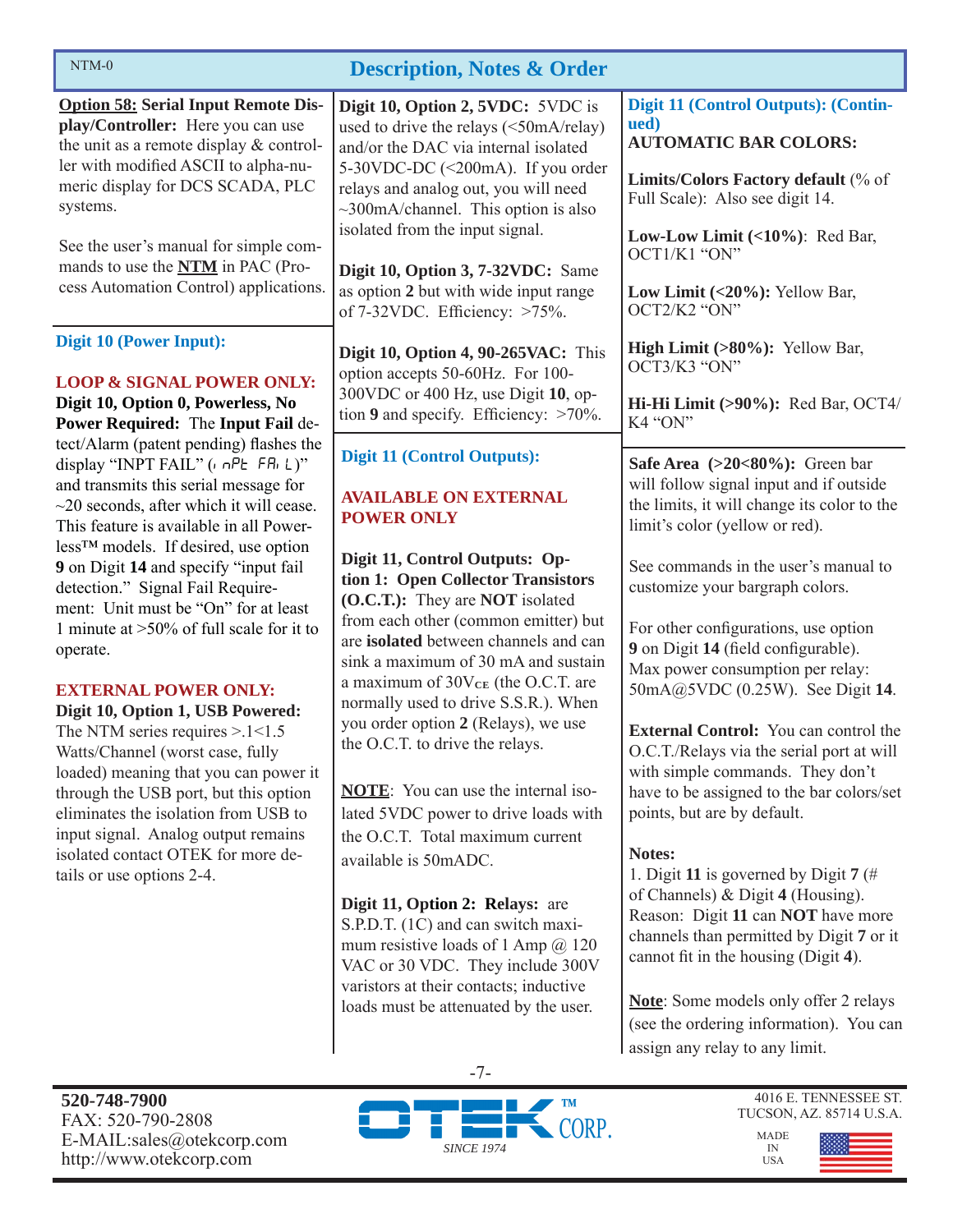### **Description, Notes & Order (Continued)**

### **Digit 12 (Analog /Power Output): AVAILABLE ON EXTERNAL POWER ONLY**

### **Digit 12, Analog Output, Option 1:**

This isolated output is factory set to follow the input (0-F.S. in=4-20 out) but can also be set for other outputs or serially controlled by simple commands via the serial port. For other outputs, use option **9** and specify, including reverse scale (4-20=20-4), bipolar and PID. Power consumption:  $200mA@5VDC(1W)$ . Accuracy & Linearity:  $\pm 0.5\%$  of full scale.

### **Analog Output External Control**

**(Use Option 9 and specify):** A) 0-100mVDC in=4-20mA out; B) 0-10K Ohm in=4-20mA out; C) Use options 58, 68, 78 or 88 and control it via serial port.

### **Digit 12, 30 VDC Out, Option 2:**

Use this option to power your 4-20mA transmitter or other transducer. Maximum current is 25mADC. It's isolated and is the same power source we use for 4-20mA out. Power consumption: 200mA@5VDC (1W)/channel.

 1. This digit 12 is governed by digits 4 (Housing) & 7 (# of Channels). Reason: Digit 12 cannot have more outputs than input channels (Digit 7), which is governed by Digit 4 (Housings).

### **Digit 13 (Scale Plate):**

**Digit 13, Scale Plate:** Option **0** is a standard scale plate that reads 0-100%. Use option **9** for custom printing and contact Otek.

### **Digit 14 (Range/Calibration):**

**0**= Factory Default: 0-Full Scale Input =0-100% bar and 0-100.0 digits. Colors: <10>90%: Red; <20>80%: Yellow; >20<80%: Green. Use Option **9** (custom) and contact Otek. Also see Control Outputs (Digit 11).

**Bargraph Default**: 0-full scale=0-100%. You can program it for single pointer, or three or five bars via the serial port.

### **ABOUT OUR INPUT FAIL DETECTION**

Only available on Powerless™ models. While in normal operation, we store excess energy and use it to power the NTM if and when the signal fails (post mortem).



Need Explosion Proof? See Model NTM-X

#### -8-

**Important Note on A.C. Powerless**

The NTM, UPM & NT Series can extract energy from your A.C. signal to power itself and opto isolated serial, optional O.C.T. (Digit 11, options 1, 3, 5 or 7), and to power the optional 4-20mA output (Not 20-4mA out) from a wide input range. External power is required to power the optional relays (Digit 11, options 2, 4, 6 & 8) (200mW each). If you need relays, either use the external powered options on Digits 8 & 9 (33, 37, 40 or 42) and the Digit 10 power input options (1-4) or use Powerless<sup>TM</sup> options 01-04 on Digits 8 & 9 and Power Input option 09 (custom) on Digit 10 and specify (09=Power for relays and DAC). Result: The signal will power the instrument and will include our patented **Signal Fail Detection & Alarm**. The relays and analog output are powered by the external power option (all 100% isolated).

### Need a Transmitter? See model **NTT**



**520-748-7900** FAX: 520-790-2808 E-MAIL:sales@otekcorp.com http://www.otekcorp.com



4016 E. TENNESSEE ST. TUCSON, AZ. 85714 U.S.A.

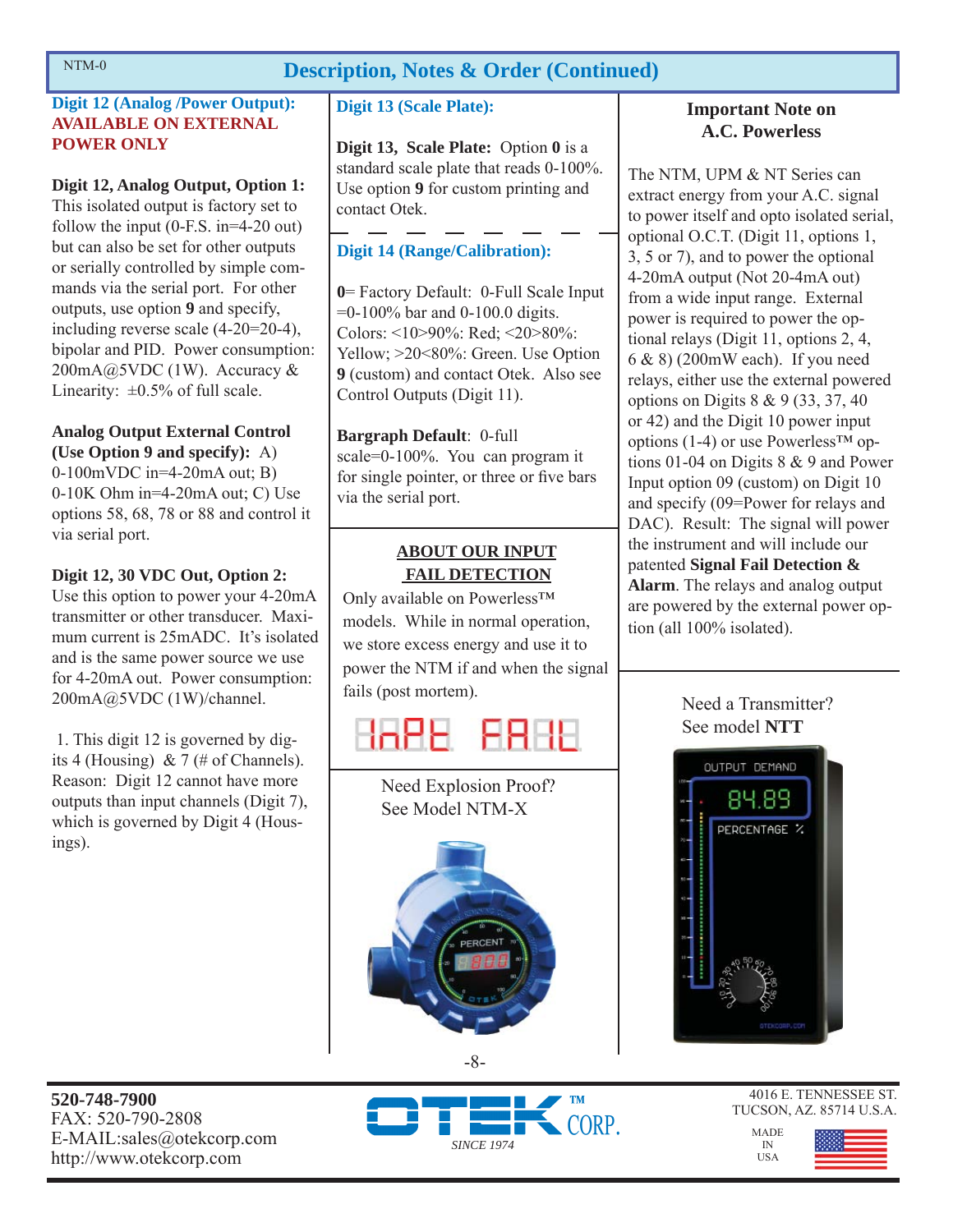### **NTM-0 LOOP POWER VERSION ORDERING INFORMATION 5-1-17**



### **NTM-0 SIGNAL POWER VERSION ORDERING INFORMATION 5-1-17**

#### **NOTES:**

#### OTEK'S SPM/BDM 1/8 DIN Case 1. USB I/O is powered by VUSB. RS485 requires 5V@~3mA. 2. Otek will build to certain nuclear or MIL-Standards but testing and confirmation of compliance, if required, will be quoted as a separate line item. 3. For other ranges and inputs or powered versions, see the external power model.  $\bf{NTM-0}$  ロロ- ロロ @- @ @ **SERIAL I/O (1)** 0......................................USB 1...................................RS485 9.....Custom (Contact OTEK) **# OF CHANNELS** 1........................................One 9.......Custom (Contact OTEK) **SCALE PLATE** 0.................Standard (0-100%) 9.......Custom (Contact OTEK) **RANGE/CALIBRATION** 0..................................Standard 9........Custom (Contact OTEK)  **5 6 7 8 9 10 11 12 13 14** 1 CHANNEL **SIGNAL** POWERED DISPLAY **CONTROL OUTPUTS** 0...........................................None **ANALOG/POWER OUTPUT** 0..........................................None **NTM-0 POWER INPUT**  0..........Powerless™ (No Power) \*Grades E, M & 9 might require an N.R.E. fee. **INPUT SIGNAL (3)** 01......................................................................Volts A.C. 02..................................................................5 Amps A.C. 03......................................................................Watts A.C. 04..................................................................Hertz A.C.V. 09..............................................Custom (Contact OTEK) 16............................7-140 Volts A.C./D.C., Signal Power **GRADE & CASE**\* 0.................................................Industrial & Plastic I...................................................Industrial & Metal 2...............................Industrial & Plastic NEMA 4X 3................................Industrial & Metal NEMA 4X M.................To Mil-Spec & Metal (Contact OTEK) E.............To Epri-Nuclear & Metal (Contact OTEK) 9........................................Custom (Contact OTEK)

-9-

18.......................................10-500m ADC, Signal Power

**520-748-7900** FAX: 520-790-2808 E-MAIL:sales@otekcorp.com http://www.otekcorp.com



#### 4016 E. TENNESSEE ST. TUCSON, AZ. 85714 U.S.A.

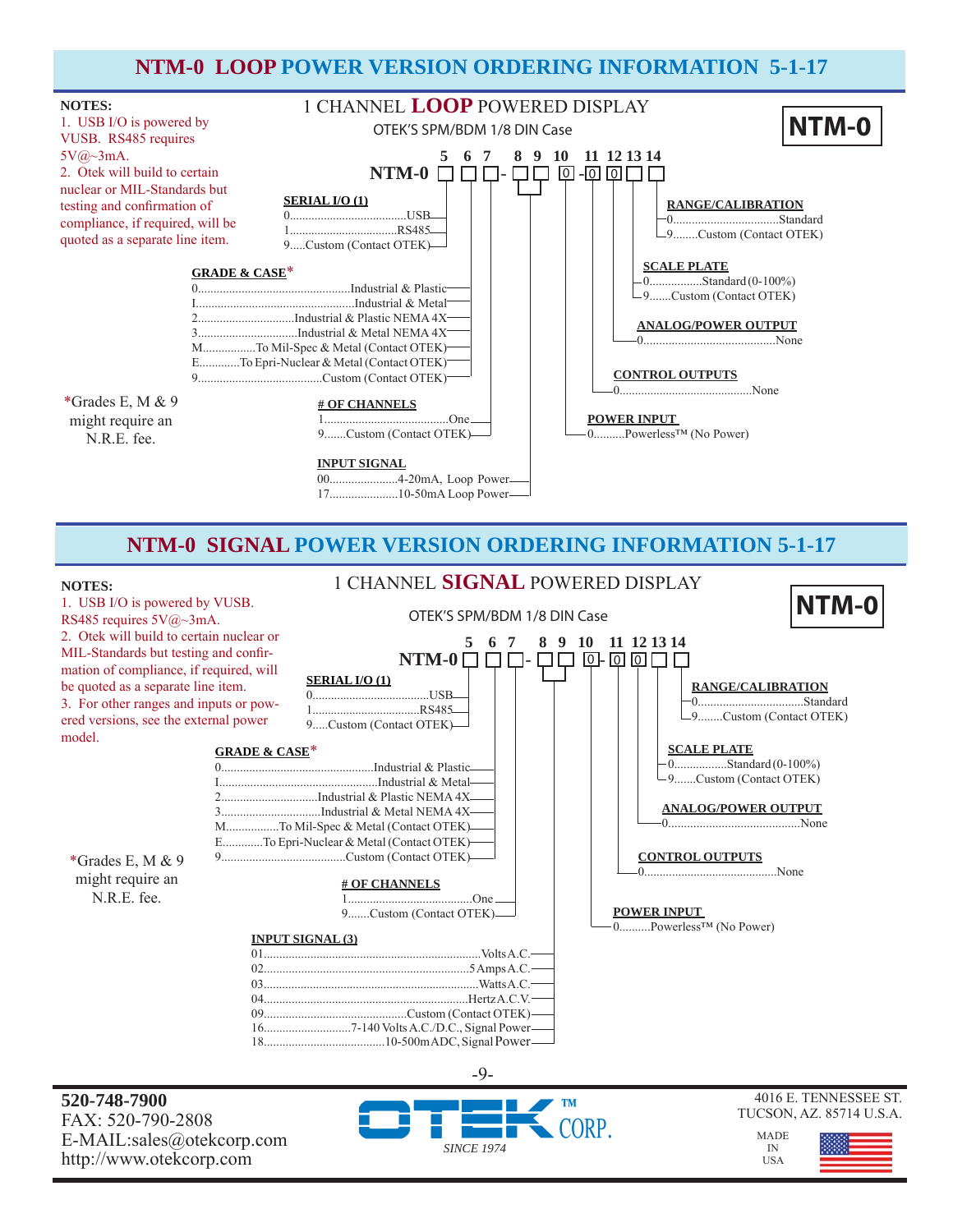### **NTM-0 EXTERNAL POWER VERSION ORDERING INFORMATION 5-1-17**



**520-748-7900** FAX: 520-790-2808 E-MAIL:sales@otekcorp.com http://www.otekcorp.com



4016 E. TENNESSEE ST. TUCSON, AZ. 85714 U.S.A.